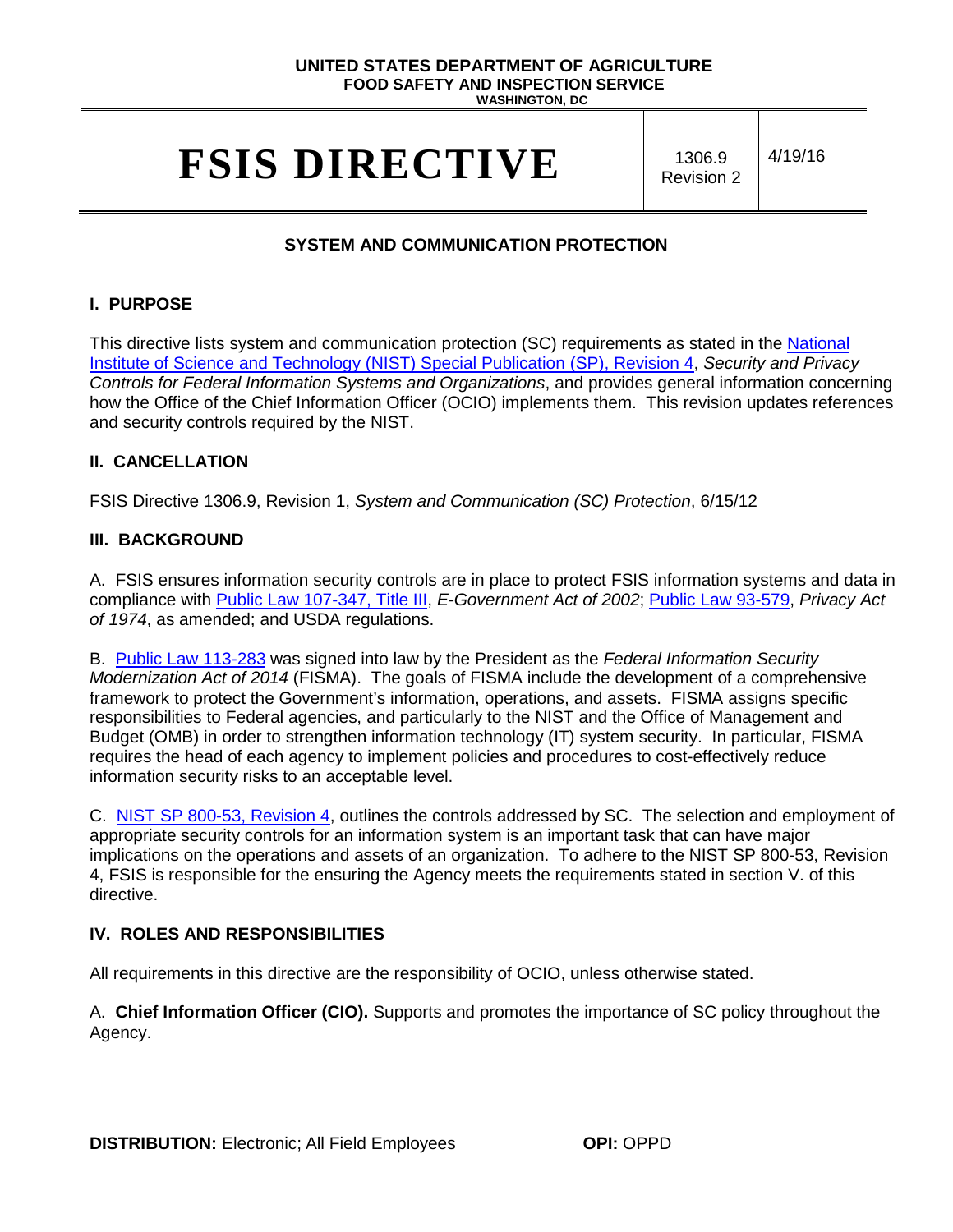# B. **OCIO Information System Security Program Manager (ISSPM).**

- 1. Ensures collaboration among organizational entities; and
- 2. Ensures compliance with SC controls.

C. **System Owners.** System owners may be from program areas outside of OCIO. Assist in the development of detailed operating procedures to satisfy appropriate SC security controls as discussed in section V. of this directive.

D. **System Users.** All employees, to include program areas outside of OCIO, contractors, other Federal agencies, state and local governments, and authorized private organizations or individuals who use FSIS IT resources are to:

- 1. Be knowledgeable of the SC policy and the obligations that go with this section V. of this directive; and
- 2. Ensure their duties are performed in accordance with this policy.

# **V. NIST SP 800-53, REVISION 4 REQUIREMENTS**

A. **Application Partitioning.** Ensure the information system separates, physically or logically, user functionality (including user interface services) from information system management functionality.

B. **Security Function Isolation.** This requirement is only applicable to HIGH systems. The categorization of "HIGH," "MODERATE," or "LOW" is defined in [Federal Information Processing Standards](http://csrc.nist.gov/publications/fips/fips199/FIPS-PUB-199-final.pdf)  [\(FIPS\) Publication](http://csrc.nist.gov/publications/fips/fips199/FIPS-PUB-199-final.pdf) (PUB) 199, *Standards for Security Categorization of Federal Information and Information Systems*. The following applies:

- 1. Ensure the information system isolates security functions from non-security functions (e.g., partitions or domains), including control of access to and integrity of, the hardware, software, and firmware that perform those security functions;
- 2. Maintain a separate execution domain (e.g., address space) for each executing process;
- 3. Employ underlying hardware separation mechanisms to facilitate security function isolation;
- 4. Isolate critical security functions (i.e., functions enforcing access and information flow control) from both non-security functions and from other security functions;
- 5. Minimize the number of non-security functions included within the isolation boundary containing security functions;
- 6. Implement security functions that are largely independent modules that avoid unnecessary interactions between modules; and
- 7. Implement Security functions that are layered structures minimizing interactions between layers of the design and avoiding any dependence by lower layers on the functionality or correctness of higher layers.

C. **Information in Shared Resources.** Prevent unauthorized and unintended information transfer via shared resources.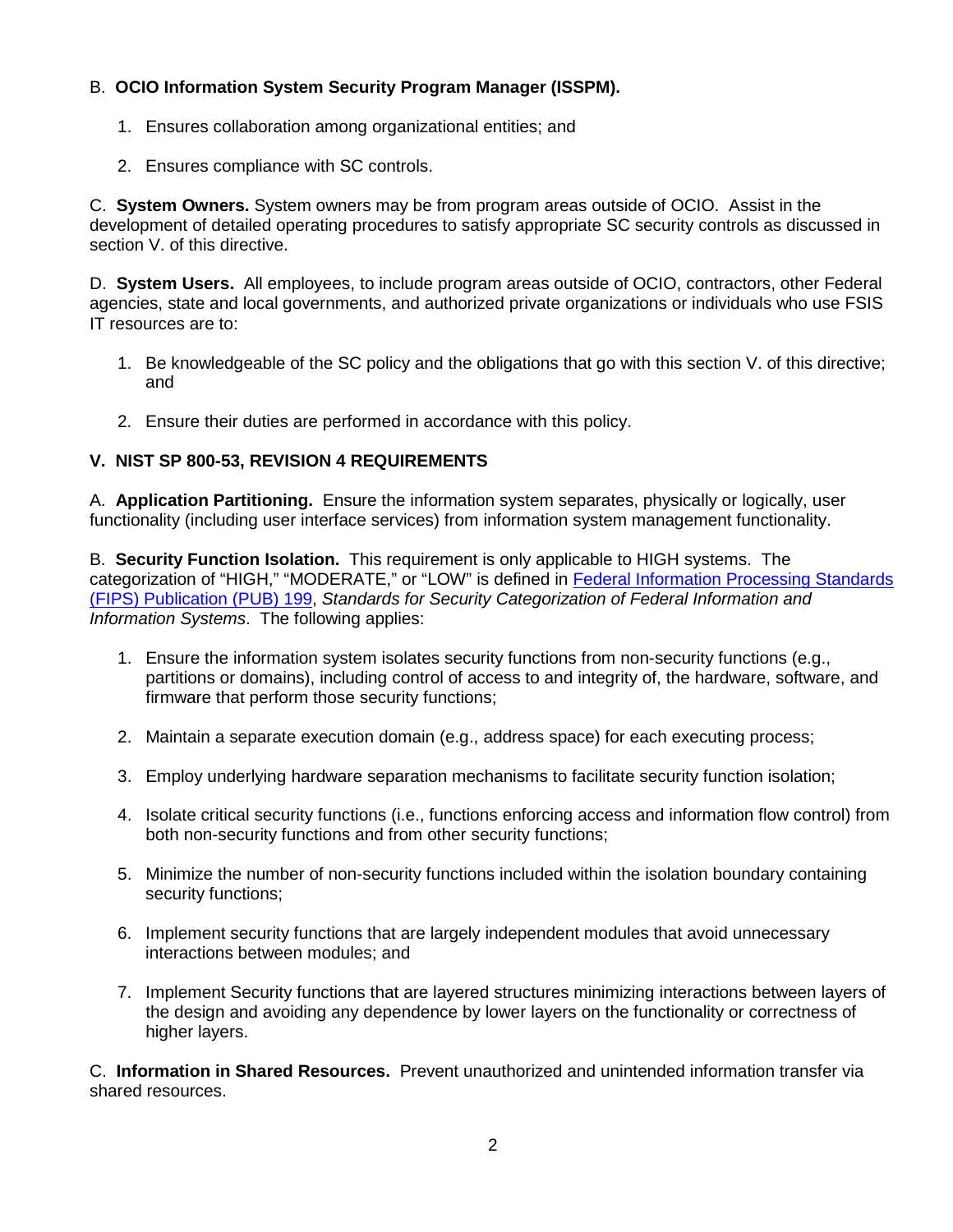D. **Denial-of-Service Protection.** Denial-of-service is an attack that prevents or impairs the authorized use of networks, systems, or applications by exhausting resources.

- 1. Ensure the information system protects against or limits the effects of denial-of-service attacks;
- 2. Restrict the ability of system users to launch denial-of-service attacks against other information systems or networks; and
- 3. Manage excess capacity, bandwidth, or other redundancies to limit the effects of information flooding types of denial-of-service attacks.

#### E. **Boundary Protection.**

- 1. Ensure the information system monitors and controls communications at the external boundary of the information system and at key internal boundaries within the system;
- 2. Partition higher-impact information systems into separate physical domains or environments.

**NOTE:** Apply concepts of managed interface restricting or prohibiting network access in accordance with an organizational assessment of risk. [FIPS PUB 199](http://csrc.nist.gov/publications/fips/fips199/FIPS-PUB-199-final.pdf) security categorization guides the selection of appropriate candidates for domain partitioning.

- 3. Allocate publicly accessible information system components to separate sub-networks with separate physical network interfaces;
- 4. Prevent public access into the organization's internal networks except as appropriately mediated;
- 5. Limit the number of access points to the information system to allow for better monitoring of inbound and outbound network traffic;
- 6. Implement a managed interface (i.e., boundary protection devices in effective security architecture) with any external telecommunication service;
- 7. Implement appropriate controls to the required protection of the confidentiality and integrity of the information being transmitted;
- 8. Establish a traffic flow policy for each managed interface;
- 9. Document each exception to the traffic flow policy with a supporting mission or business need and duration of that need;
- 10. Review exceptions to the traffic flow policy at least annually;
- 11. Remove traffic flow policy exceptions that are no longer supported by an explicit mission or business need;
- 12. Deny network traffic by default and allow network traffic by exception;
- 13. Prevent unauthorized release of information outside of the information system boundary or any unauthorized communication through the information system boundary when there is an operational failure of the boundary protection mechanisms. This requirement is only applicable to HIGH systems;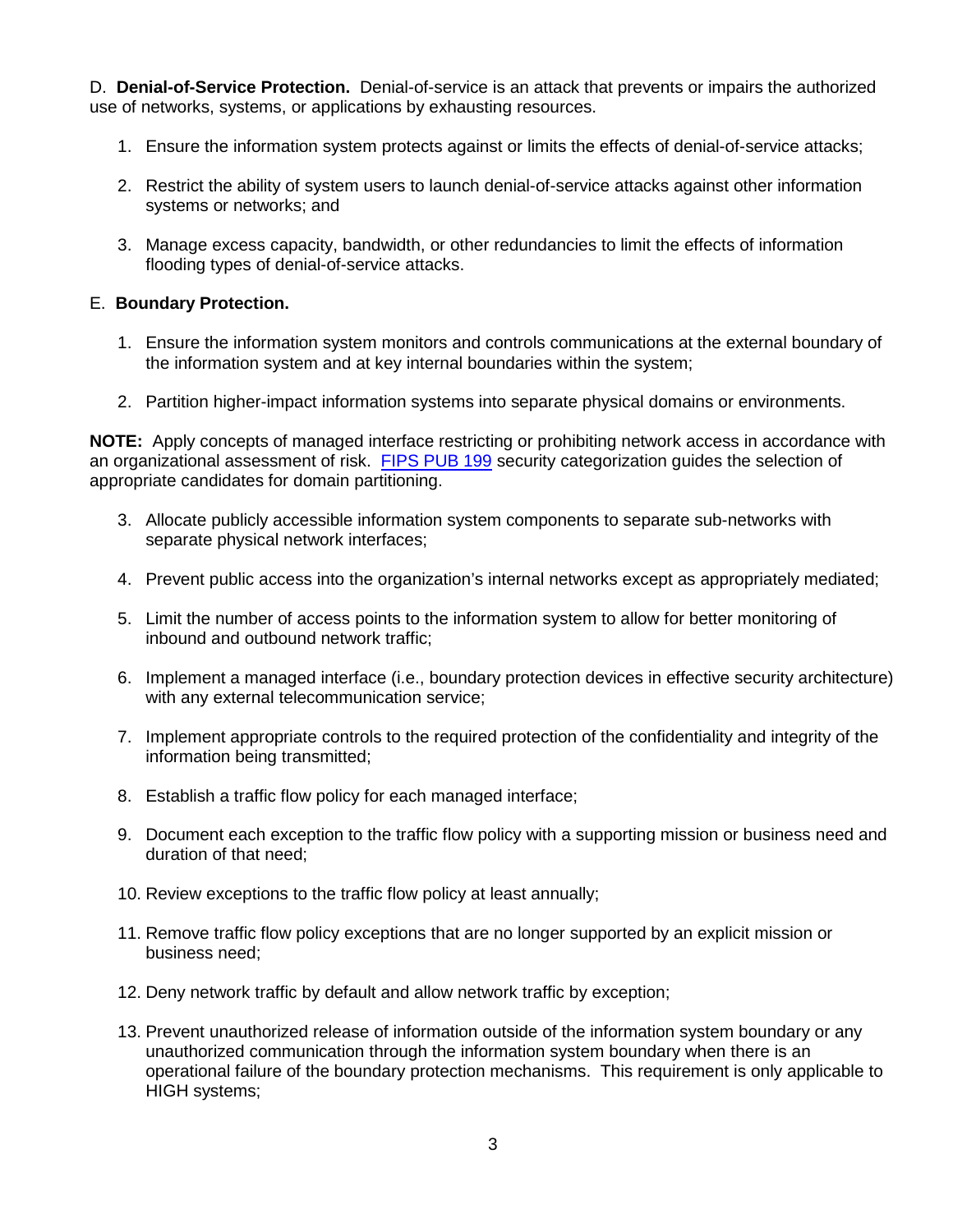- 14. Prevent remote devices that have established a non-remote connection with the system from communicating outside of that communications path with resources in external networks;
- 15. Route all internal communications traffic to external networks though authenticated proxy servers within the managed interfaces of boundary protection devices. This requirement is only applicable to HIGH systems; and
- 16. Fail to a secure state in the event of an operational failure of a boundary protection device.

# F. **Transmission Confidentiality and Integrity.**

- 1. Ensure the information system protects the confidentiality of transmitted information; and
- 2. Employ cryptographic mechanisms to prevent unauthorized disclosure of information during transmission unless otherwise protected by alternative physical measures. This requirement is only applicable to HIGH systems.

G. **Network Disconnect.** Ensure the information system terminates network connection at the end of a session or after 30 minutes of inactivity.

# H. **Cryptographic Key Establishment and Management.**

- 1. Establish and manage cryptographic keys using automated mechanisms with supporting procedures or manual procedures when cryptography is required and employed within the information system; and
- 2. Maintain availability of information in the event of the loss of cryptographic keys by users. This requirement is only applicable to HIGH systems.

I. **Cryptographic Protection.** Ensure the information system implements cryptographic mechanisms for information requiring cryptographic protection.

J. **Collaborative Computing Devices.** Ensure the information system prohibits remote activation of collaborative computing mechanisms with the exception of Departmental Policy as defined in the System Security Plan and provides an explicit indication of use to the local users.

# K. **Public Key Infrastructure Certificates.**

- 1. Ensure the Agency issues or obtains public key certificates under an appropriate certificate policy from an approved shared service provider; and
- 2. Establish an Agency certification authority cross-certified with the Federal Bridge Certification Authority at MODERATE assurance or higher, or use certificates from an approved shared service provider.

# L. **Mobile Code.**

- 1. Establish usage restrictions and implementation guidance for mobile code technologies based on the potential to cause damage to the information system if used maliciously; and
- 2. Authorize, monitor, and control the use of mobile code within the information system.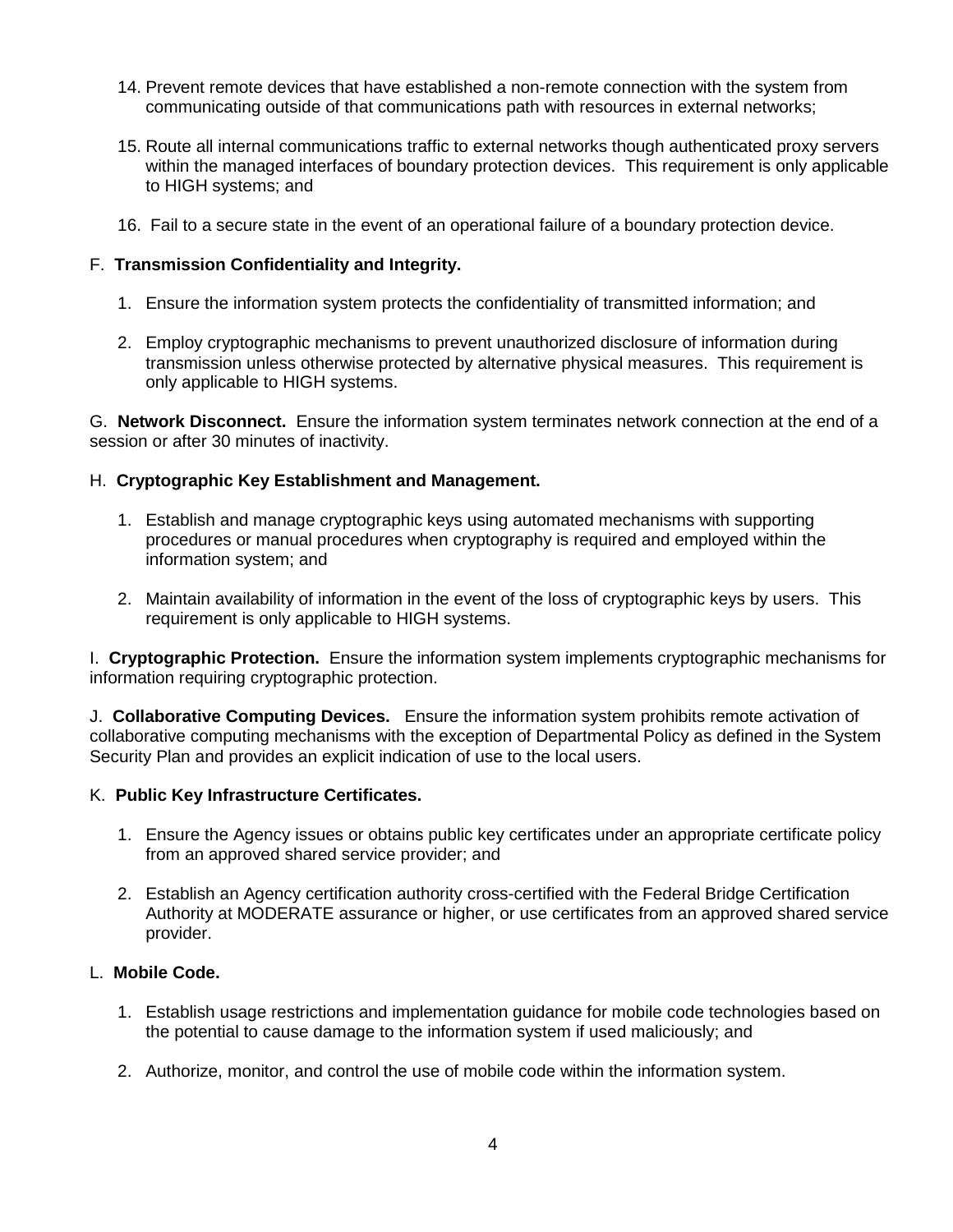# M. **Voice Over Internet Protocol (VoIP).**

- 1. Establish usage restrictions and implementation guidance for VoIP technologies based on the potential to cause damage to the information system if used maliciously; and
- 2. Authorize, monitor, and control the use of VoIP within the information system.

N. **Secure Name and Address Resolution Service (Authoritative Source).** Ensure the information system requests and performs data origin authentication and data integrity verification on the name or address resolution responses that the system receives from authoritative sources.

O. **Secure Name and Address Resolution Service (Recursive or Caching Resolver).** Ensure the information system requests and performs data origin authentication and data integrity verification on the name and address resolution responses the system receives from authoritative sources.

P. **Architecture and Provisioning for Name and Address Resolution Service.** Ensure information systems that collectively provide name and address resolution service for an organization are fault tolerant and implement role separation.

Q. **Session Authenticity.** Ensure the information system provides mechanisms to protect the authenticity of communications sessions.

R. **Fail in Known State.** Ensure the information system fails to a secure state for all systemic failures preserving system state information in failure. This requirement is only applicable to HIGH systems.

#### S. **Protection of Information at Rest.**

- 1. Ensure the information system protects the confidentiality and integrity of information at rest;
- 2. Employ cryptographic mechanisms to prevent unauthorized disclosure and modification of information at rest unless otherwise protected by alternative physical measures; and
- 3. Employ alternative mechanisms to achieve confidentiality and integrity protections, as appropriate.

T. **Process Isolation.** Ensure the information system maintains a separate execution domain for each executing process.

# **VI. PENALTIES AND DISCIPLINARY ACTIONS FOR NON-COMPLIANCE**

[FSIS Directive 1300.7,](http://www.fsis.usda.gov/wps/wcm/connect/b3406ba7-305f-4ff9-b513-ef212423afb8/1300.7.pdf?MOD=AJPERES) *Managing Information Technology (IT) Resources*, sets forth the FSIS policies, procedures, and standards on employee responsibilities and conduct relative to the use of computers and telecommunications equipment. In addition, [FSIS Directive 4735.3,](http://www.fsis.usda.gov/wps/wcm/connect/98f86e3d-4c63-403a-ba33-650d9c79f1f2/4735.3.pdf?MOD=AJPERES) *Employee Responsibilities and Conduct*, outlines the disciplinary action that FSIS may take when an employee fails to fulfill responsibilities or adhere to standards of conduct.

# **VII. QUESTIONS**

A. For questions regarding SC, contact the FSIS Information Security Program at: [FSIS\\_Information\\_Security@fsis.usda.gov.](mailto:FSIS_Information_Security@fsis.usda.gov)